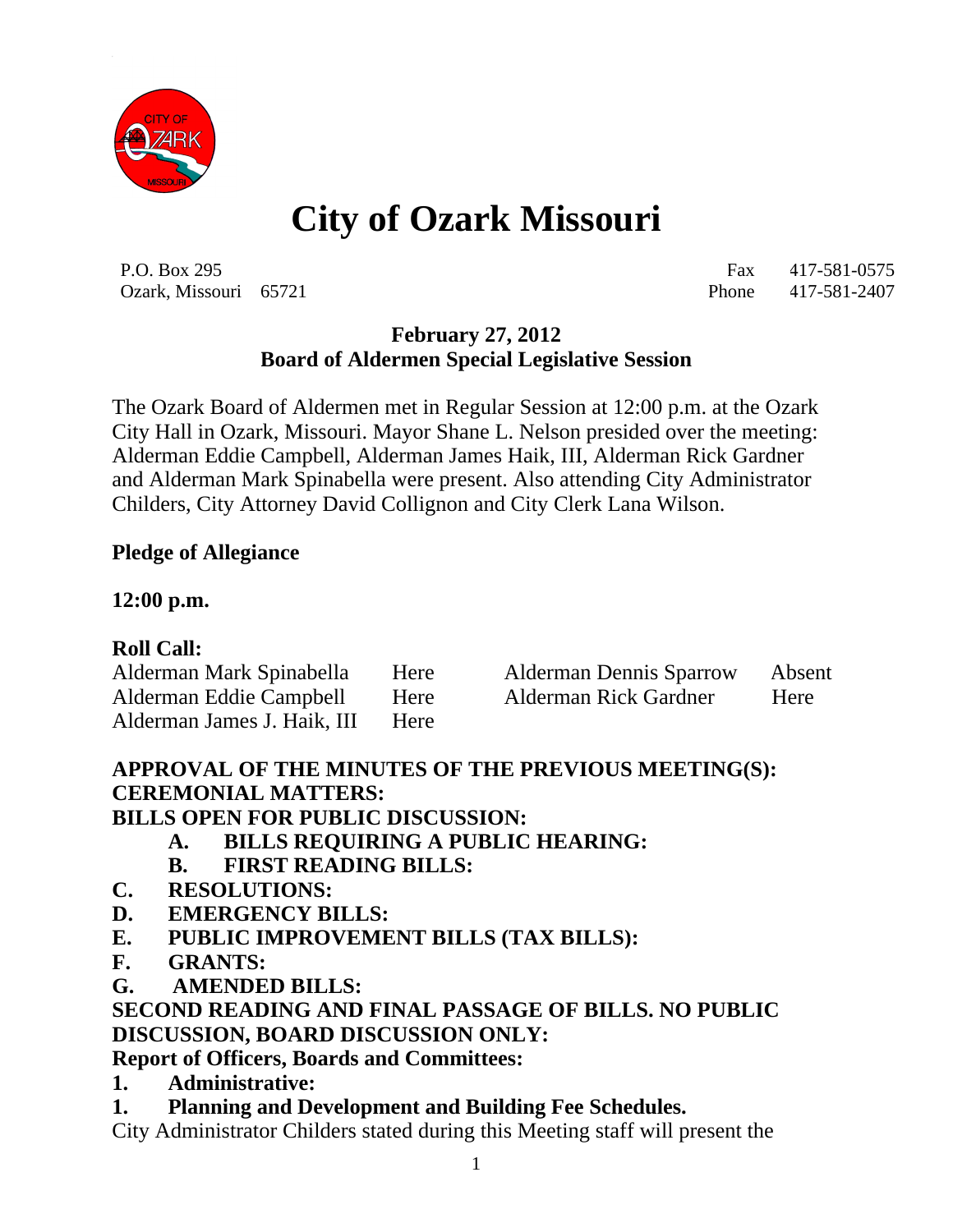recommended Planning and Development Application, Building Permit and the Public Works Department Fee modifications for the Board of Aldermen's review. In 2010 the Board of Aldermen amended the Code that addresses modifying our fee structures. If the Fee Structures are approved the new fees will not take affect until January 1 of the following year following adoption.

## **Planning and Development Fee Schedule:** Planning and Development

Coordinator Dolores Lamb.

Planning and Development Coordinator Lamb presented the Planning and Development modifications recommended by staff.

Staff recommends increasing the Site Plan Review fee; currently the City charges a \$75.00 Administrative Site Plan review fee and \$125.00 for the Planning and Zoning Commission to review Site Plans. Staff recommends increasing the Administrative fee to \$125.00 with no proposed modifications to the Planning and Zoning Commission Site Plan review fee. The Planning and Development staff spends a considerable amount of time reviewing Site Plans, as well as the Public Works Department warranting the proposed fee increase. The City Administratively coordinates with Empire Electric to review the Site Plan for electric requirements. Currently the City does not have an established Planned Unit Development (PUD) Sketch Plan review fee. Staff is proposing to charge a \$125.00 Sketch Plan fee due upon Plan submittal.

Alderman Gardner asked if a Developer did not submit a Planned Unit Development Sketch Plan and instead submitted a Planned Unit Development Preliminary Plat if the Sketch Plan fee would be waived.

Planning and Development Coordinator Lamb stated Planned Unit Development Sketch Plans are a requirement prior to the applicant submitting a Preliminary Plat. Planning and Development Coordinator Lamb stated the Planned Unit Development Final Plat review fee is \$225.00 and \$5.00 per lot, staff is recommending to continue charging the \$225.00 fee for the Planned Unit Development Review but reduce the \$5.00 per lot to a \$1.50 fee per lot. The City uses the same Vacation of Easement processes as taken with Zoning Amendments staff proposes increasing the \$75.00 fee to \$225.00 plus publication expenses (the same as the Zoning Amendment fee).Staff recommends changing the Conditional Use Permit Application title to Use Permit Application and increase the fee from \$200.00 plus publication expenses to \$225.00 fee plus publication expenses (the same process is taken as with the Zoning Amendment).

# **Building Permit Fee Modifications: Building Inspector Bill Pears.**

Building Inspector Pears presented the staff recommended Building Permit Fee modifications.

Staff recommends modifying the Swimming Pool Permit Fee from \$80.00 plus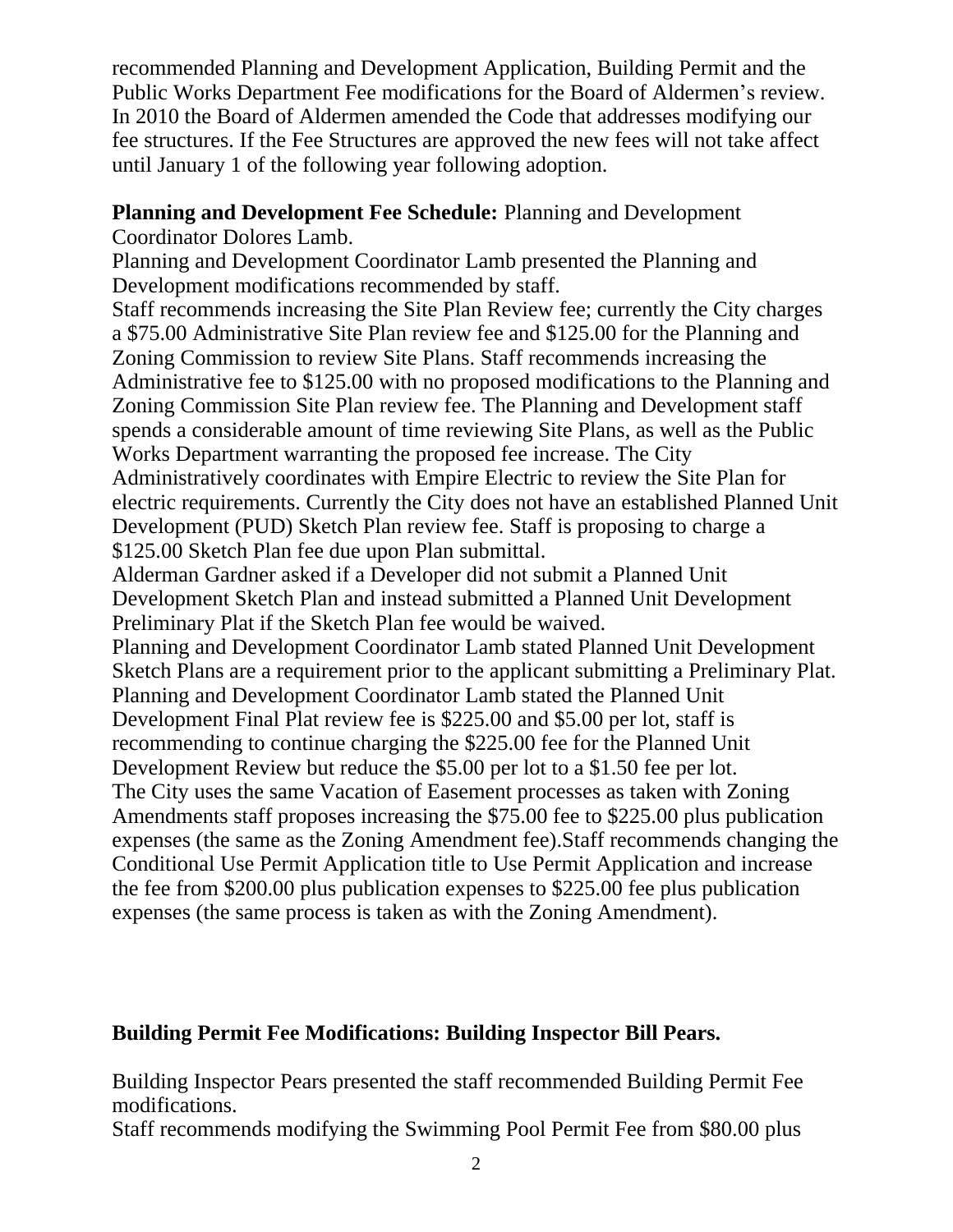\$40.00 a piece for the electrical and plumbing inspections to a flat \$100.00 Swimming Pool Permit Fee.

Currently the City receives no revenue from Fireworks Tents permitted within the City. The Fire Department implemented a \$100.00 fire inspection fee to eliminate double charging the vendors the City agreed to coordinate the permitting process and provide an electrical inspection with no cost to the vendor. Staff proposes increasing the Fireworks Tent Permit fee from \$100.00 to \$125.00 to cover the Permit processing and electrical inspection costs to the City.

Some of our businesses have abused the Banner Sign privilege. To regain control of Banner Sign usage we are proposing a fee increase in the hopes that the business owner will invest in a permanent sign. To cover the costs associated with Banner Sign enforcement staff proposes increasing the Banner Sign Permit from a \$30.00 fee to \$45.00 fee.

City Administrator Childers stated through the assistance of the City's Sign Committee the City's Banner Sign Section of the Code was recently modified. A business may obtain a Banner Sign Permit to display the Banner three (3) times a year for 30 consecutive days. The City recently adopted a Sandwich Sign Section to the Sign Codes. The Sandwich Sign is free of charge and can be displayed 365 consecutive days a year, with the stipulation the sign is removed at the end of the business day.

On the Sign Committee's next Agenda they will be reviewing our Sign Code Enforcement processes for possible modification recommendations.

Building Inspector Pears stated staff is proposing to implement five (5) new Building Permits with associated fees: Towers, \$150 plus \$95.00 plan review; Outdoor Furnace, \$50.00; Mobile Home Set Up, \$100.00 all inclusive trades; Redevelopment Review for Certificate of Occupancy, \$50.00; Temporary Vendor Permit, \$100.00 all inclusive trades, review.

City Administrator Childers stated the City currently does not have a Chief Building Official on staff requiring us to seek outside  $3<sup>rd</sup>$  Party Review providers. Recently the City solicited Proposals for a new Third Party Review Service provider; a local firm was awarded the bid, the Firm's review charge is \$80.00 an hour. Our prior provider charged \$60.00 an hour to absorb the extra fee cost and the costs associated with Administrative action required staff is proposing to increase the 3rd Party Plan Review Fee from \$75.00 to \$95.00 an hour. Building Inspector Pears stated staff is proposing no fee modifications to the Commercial Building Permit fee schedule other than the Plan Review fees for Plan resubmitted: \$100 for the  $4<sup>th</sup>$  submittal and \$200.00 for the  $5<sup>th</sup>$  submittal and \$200.00 each submittal thereafter.

#### **Public Works Department Fees: Engineer Technician Bob Wilslef.**

Engineer Technician Bob Wilslef presented the Public Works Department fee modifications. The City currently does not have an established Land Disturbance Fee, staff proposes to establish the presented fee schedule.

Engineer Technician Bob Wilslef stated staff proposes to amend the City's water impact fees to "water capacity charge". Our current impact fees are not correctly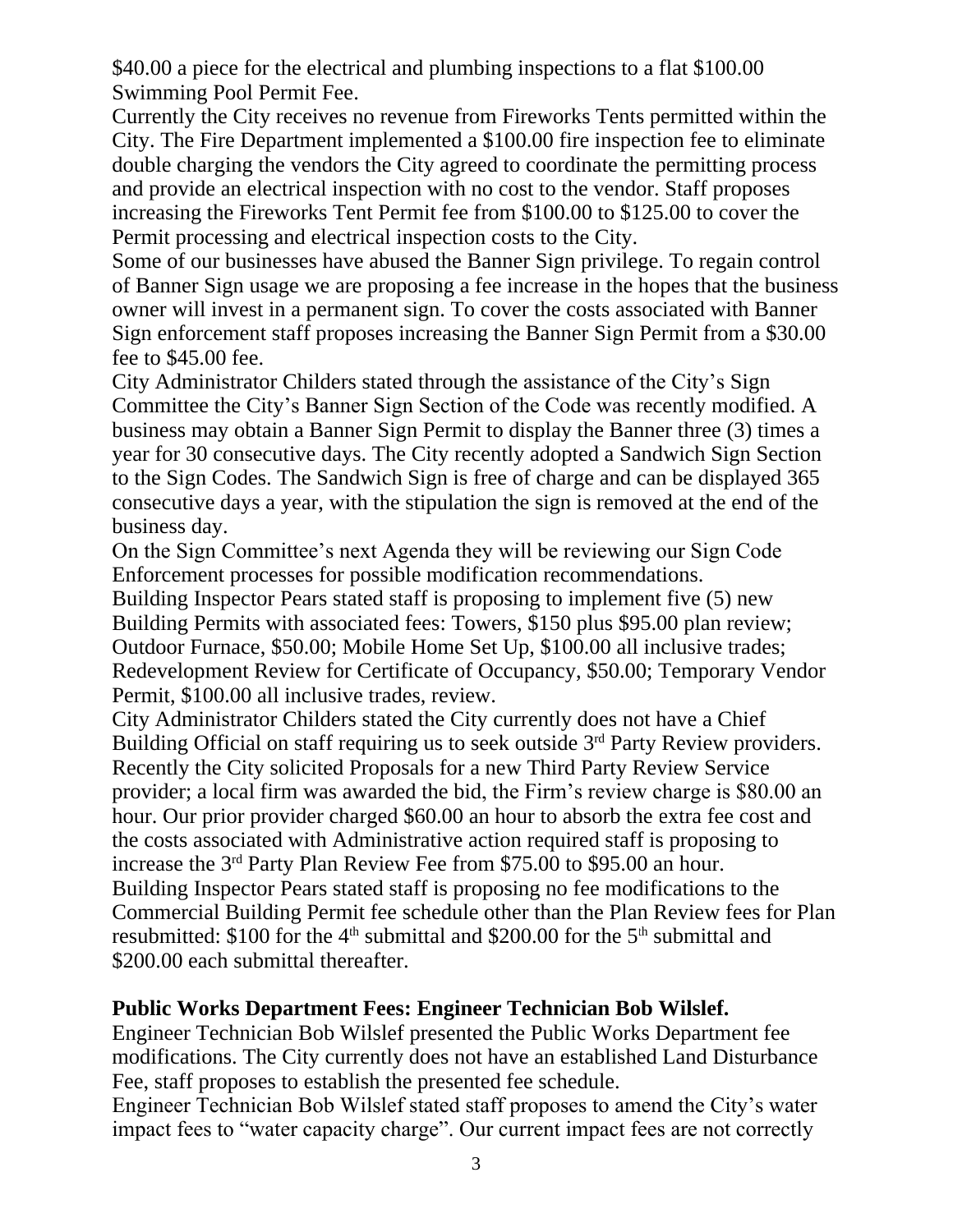related to the potential water flow thru each meter size. Recently we had our water engineer confirm the correct ratio between each meter size, resulting in the City's need to consider developing equality between the individual meter capacity charges that are directly related to the potential water usage for each meter size. Public Works Director Martin stated the City currently does not have a Land Disturbance Permit Fee established, staff is proposing to charge \$200.00 for Five (5) acres, \$400.00 for five (5) to twenty (20) acres and \$800.00 for 20 plus acres all permits will require a security deposit. These revenues will cover the costs associated with the Administrative Permitting process and all required MS-4 inspections. The Department of Natural Resources now requires, through the MS-4 requirements, City's to weekly monitor permitted Land Disturbance sites through the duration of the land disturbance project.

### **2. Presentation and Discussion of the New Procurement Code.**

City Administrator Childers stated during a future Meeting of the Board of Aldermen they will be presented with an Ordinance with the intent to delete our current adopted Procurement Code in its entirety and replace it with the proposed Procurement Code.

A Definition Section and a Federal Forfeiture Fund Section has been inserted as new Sections in the Procurement Code.

Amendments have been made to the Purchasing Limits Section; at the beginning of this Section for clarity purposes Steve suggested inserting wording stating all purchases regardless the amount will require a Purchase Order prior to purchasing goods and services. The City's current Code states purchases of \$500.00 up to \$4,999.00 must have at least three (3) competitive bids, staff proposes amending the purchase limit to \$1,001.00 up to \$5,000.00 before requiring quotations attached to the Purchase Order. Purchases within the total Budget between \$5,000.01 and \$20,000.00 will require three (3) attached to the Purchase Order quotations and approval from the Director of the Department or the City Administrator. Purchases greater than \$20,000.01 within the Budget may be ordered by the Department Director with the City Administrator and/or Finance Director's approval after the formal bid process. Purchases over \$20,000.01 out of Budget will be require seeking the Formal Bid process and shall receive approval from the Board of Aldermen prior to the purchase. Purchases above \$20,.000.01 within total Budget that are available through an existing Purchasing Contract or a Cooperative Purchasing Agreement may be ordered by the Department Director with the City Administrator and/or Finance Director's approval.

Alderman Campbell asked how the Board of Aldermen could amend the Procurement Code after it's adopted.

City Attorney Collignon stated the Board of Aldermen can amend the Procurement Code with a majority vote of the Board of Aldermen.

City Administrator Childers brought to the Board of Aldermen's attention Section B Item #5 of the Procurement Code that gives the City Administrator the authority to approve purchases of less than \$20,000.01, which require the transfer of funds from one (1) budgetary line item to another within the same Department and/or as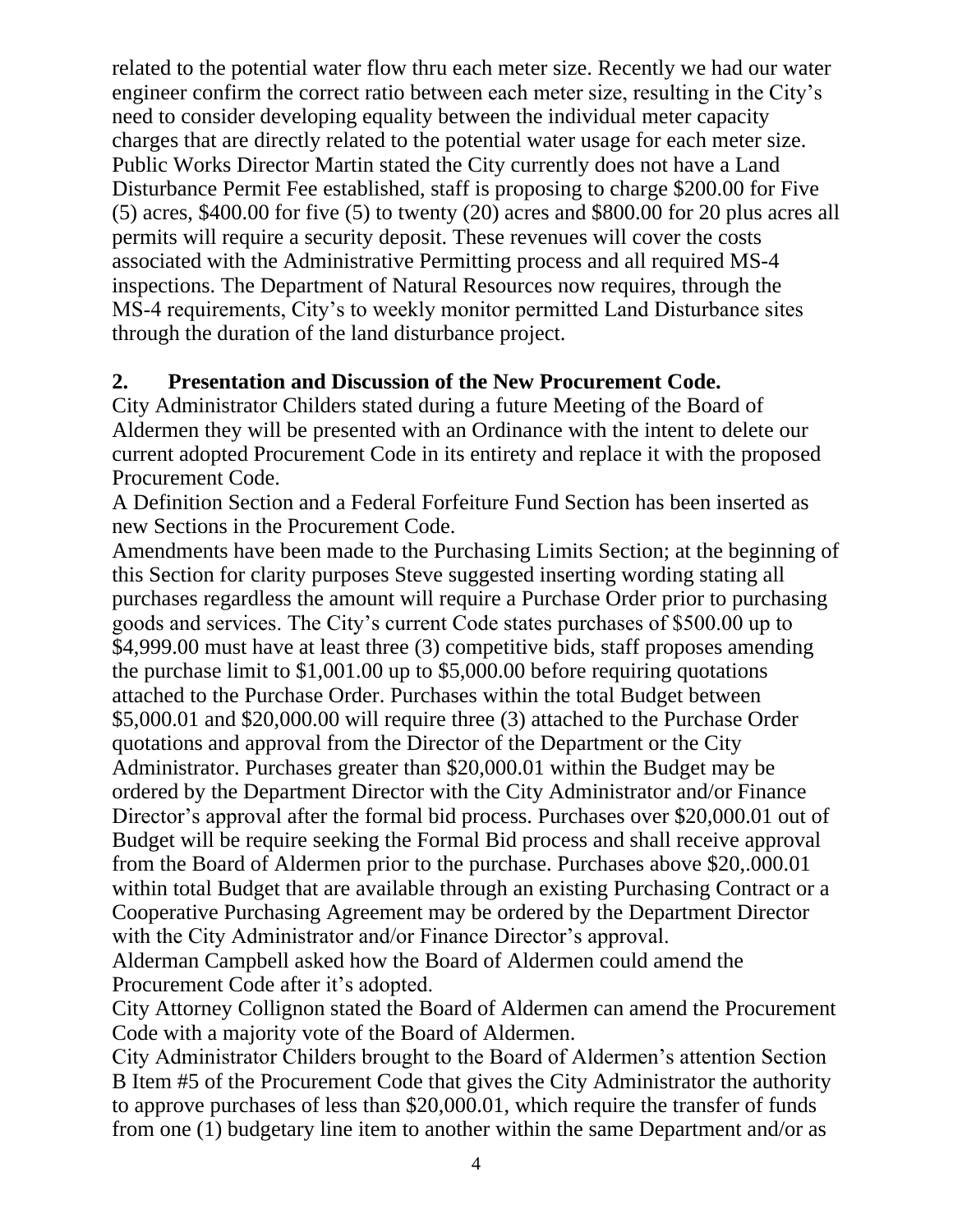long as the expenditure is within total Budget. This process is currently accomplished through a Budget Amendment prior to purchasing the goods or services, except with emergency purchases.

Mayor Shane L. Nelson informed the Board of Aldermen of his intentions to nominate for their approval Jim Stewart to finish the vacant term limit in Ward I during the March 5, 2012 Regular Legislative Session.

Alderman Gardner requested as the result of his conversation with two (2) Park Board Members opposing disbanding the Park Board the Board of Aldermen to carefully reevaluate to consider the basis of their position regarding making the disbanding of the Park Board final and permanent.

Mayor Shane L. Nelson stated he has attended every Park Board Meeting since he has been Mayor observing a lack of interest by way of constant Board Member absences and no actions have been taken by the Board. He feels the Park Board has been given direction without taking action upon the direction. Most of the Park Board members he has spoken with concerning the possibility of disbanding the Park Board stated they understood his position and showed no resistance.

Alderman Campbell suggested inviting the Park Board Members to attend the March 5, 2012 Meeting to discuss Bill #2583 prior to any formal action is taken by the Board of Aldermen to consider deleting the Park Board Chapter of the Code.

Public Works Director Martin stated due to the final land acquisition negotiations between MoDot and property owner significant modifications were required to the 3<sup>rd</sup> Street Improvements Project design. MoDot along with paying \$50,000 for the easement to the property owner and avoided condemnation approved a different corridor, narrow lanes and a jog in the sidewalk in front of the Vanvig house. The project Engineer submitted to MoDot a \$41,000 change order to make the design modifications. MoDot officials approved the change order and without the City's approval forwarded the order to the Federal Highway Administration for their approval. The City met with the Project Engineer to discuss negotiating the cost of the Change Order and negotiated the Change Order cost to \$36,000.00. (The following paragraph was amended in the March 5, 2012 Board of Aldermen Meeting for clarity purposes to the paragraph following the paragraph in italics by Public Works Director Martin.)

*Even without the City's approval, if the Federal Highway Administration approves the change order the City will be responsible for a percentage of the cost, which can be absorbed with the savings in the property acquisitions, without their approval the City will be responsible for the total cost of the Change Order.* 

[Public Works Director Martin stated the Change Order submitted by the Project Engineer was in the amount of \$36,000.00 for the Design Modifications. We had